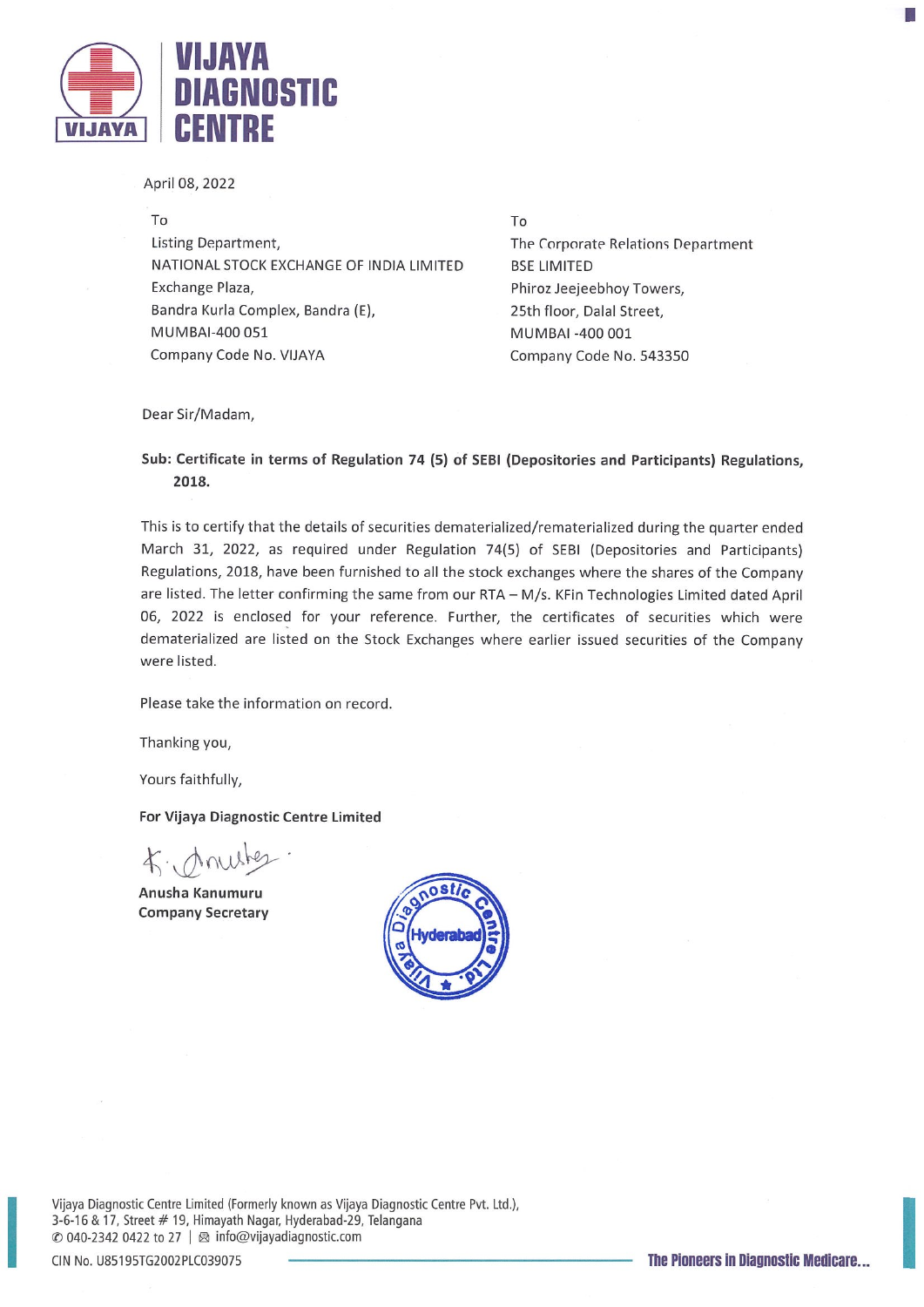

 $KFIN/MRVS/NSDL/74 (5) E/1$ Date: 06/04/2022

NATIONAL SECURITIES DEPOSITORY LIMITED TRADE WORLD 4TH FLOOR KAMALR MILLS COMPOUND SENAPATI BAPAT MARG LOWER PAREL MUMBAI — 400 013

Dear Sir(s), Sub: Certificate under Regulation 74(5) for the quarter ended March 31, 2022

We as Registrars, Share Transfer and Depository Services agents of the VIJAYA DIAGNOSTIC CENTRE LIMITED, certify that the details of securities dematerialized/rematerialized during the aforesaid period, as required under Regulation 74(5) of SEBI (Depositories and participants) Regulations <sup>2018</sup> have been furnished to all the Stock Exchanges where the shares of the company are listed.

Thanking you,

Yours faithfully, For KFIN TECHNOLOGIES LIMITED

Md Shanoon

Mohammed Shanoor Corporate Registry

CC TO:

THE COMPANY SECRETARY VIJAYA DIAGNOSTIC CENTRE LIMITED 3—6—16 & 17, STREET NO.19, HIMAYATNAGAR, HYDERABAD TELANGANA 500 02 9

KFin Technologies Limited  $\bigcirc$ 

(Formerly known as KFin Technologies Private Limited)

Registered & Corporate Office:

Selenium, Tower B, Plot No- <sup>31</sup> & 32, Financial District, Nanakramguda, Serilingampally Hyderabad Rangareddi, Telangana - 500032, India

CIN: U72400TG2017PLC117649